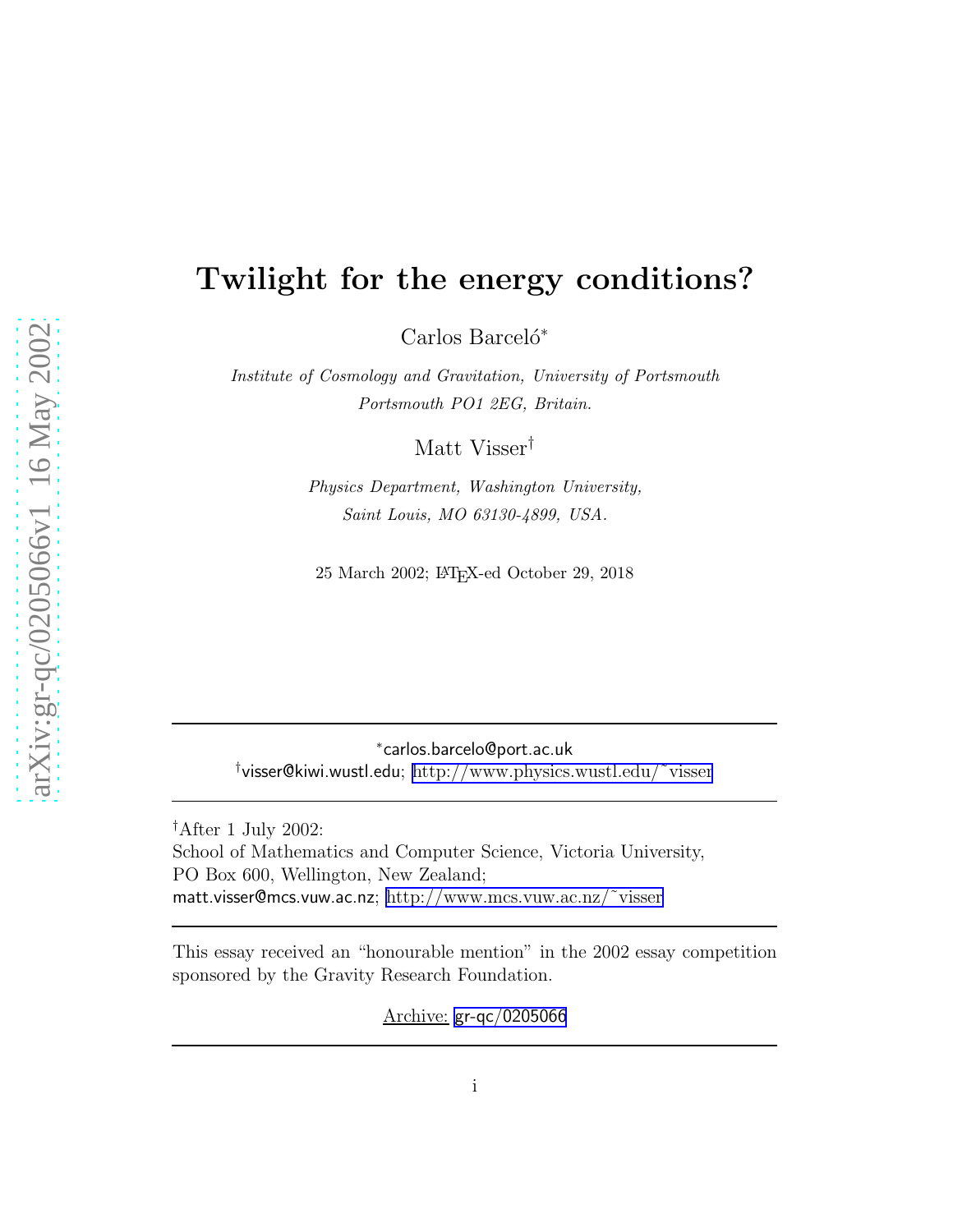#### Abstract

The tension, if not outright inconsistency, between quantum physics and general relativity is one of the great problems facing physics at the turn of the millennium. Most often, the problems arising in merging Einstein gravity and quantum physics are viewed as Planck scale issues ( $10^{19}$  GeV,  $10^{-34}$  m,  $10^{-45}$  s), and so safely beyond the reach of experiment. However, over the last few years it has become increasingly obvious that the difficulties are more widespread: There are already serious problems of deep and fundamental principle at the semi-classical level, and worse, certain classical systems (inspired by quantum physics, but in no sense quantum themselves) exhibit seriously pathological behaviour. One manifestation of these pathologies is in the so-called "energy conditions" of general relativity. Patching things up in the gravity sector opens gaping holes elsewhere; and some "fixes" are more radical than the problems they are supposed to cure.

PACS: 12.20.Ds, 11.10.Wx, 41.20.Jb

Keywords: Energy conditions, scalar fields, quantum gravity.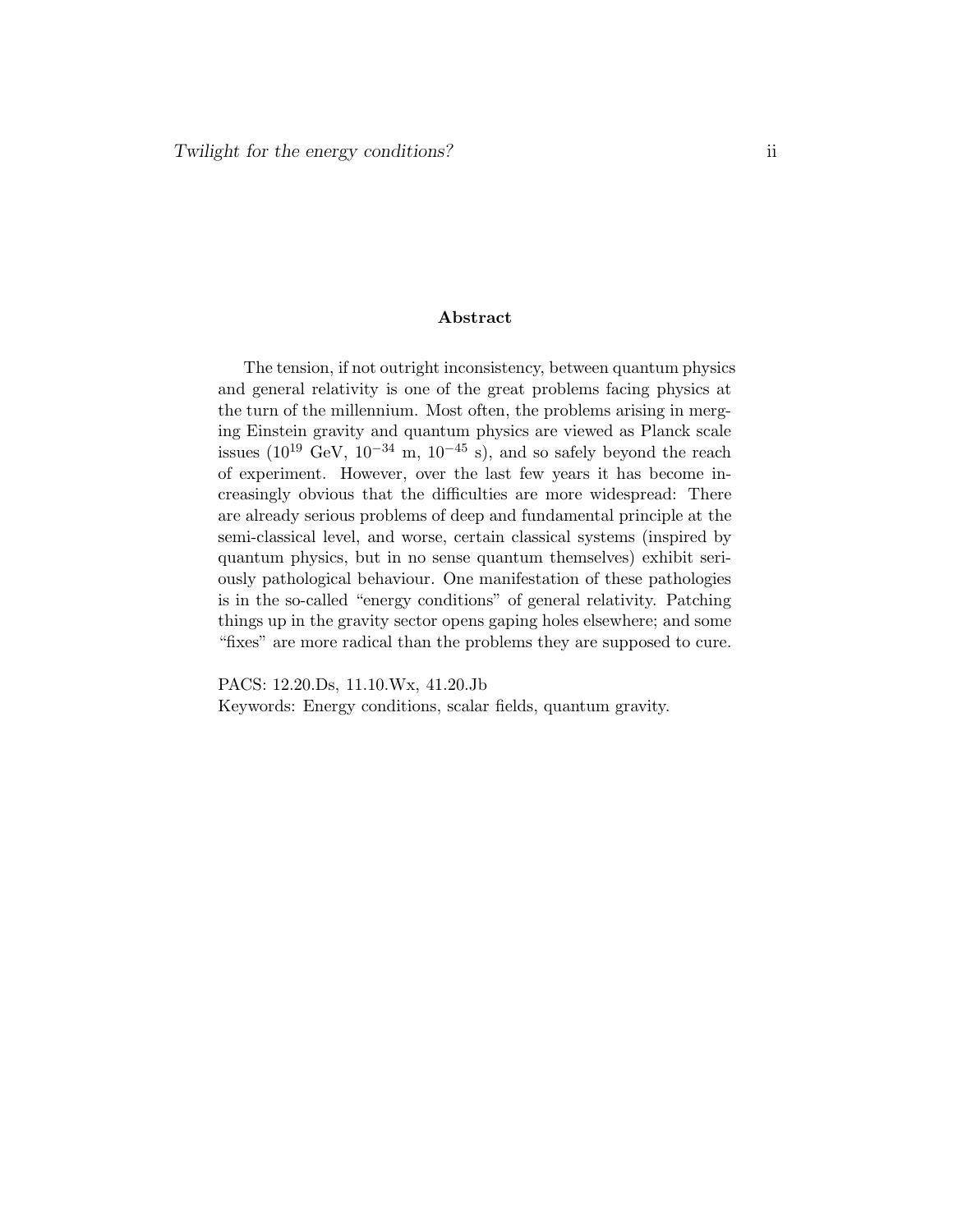#### 1 Energy conditions of General Relativity

Even if you restrict attention to the purely classical regime, Einstein gravity (general relativity) is a tremendously complex theory. In the field equations  $G^{\mu\nu} = 8\pi G T^{\mu\nu}$ , the left-hand-side, the Einstein tensor  $G^{\mu\nu}$ , is complicated enough by itself. But it is at least a universal function of the spacetime geometry. In contrast the right-hand-side, the stress-energy tensor  $T^{\mu\nu}$ , is not universal but instead depends on the particular type of matter and interactions you choose to insert in your model. Faced with this situation, you must either resign oneself to performing an immense catalog of special-case calculations, one special case for each conceivable matter Lagrangian you can write down, or try to decide on some generic features that "all reasonable" stress-energy tensors should satisfy, and then try to use these generic features to develop general theorems concerning the strong-field behaviour of gravitational fields.

One key generic feature that most matter we run across experimentally seems to share is that energy densities (almost) always seem to be positive. The so-called "energy conditions" of general relativity[[1\]](#page-10-0) are a variety of different ways of making this notion of locally positive energy density more precise. The (pointwise) energy conditions take the form of assertions that various linear combinations of the components of the stress-energy tensor should be positive, or at least non-negative. (See Table I.) The so-called "averaged energy conditions" are somewhat weaker, they permit localized violations of the energy conditions, as long as "on average" the energy conditions hold when integrated along null or timelike geodesics.

The variety of energy conditions in use in the relativity community is driven largely by reverse engineering based on the technical requirements of how much you have to assume to easily prove the result you want. By assuming some form of energy condition, some notion of positivity of the stress-energy tensor, as an input hypothesis, it has been possible to prove theorems like the singularity theorems (guaranteeing, under certain circumstances, gravitational collapse and/or the existence of a big bang singularity), the positive energy theorem (guaranteeing the mass of a complex gravitating system as seen from infinity is always positive), the topological censorship theorem (guaranteeing the non-existence of traversable wormholes) or the superluminal censorship (limiting the extent to which light cones can "tip over" in strong gravitational fields). Conversely, the violation of some or all of these energy conditions would point towards exotic physical possibilities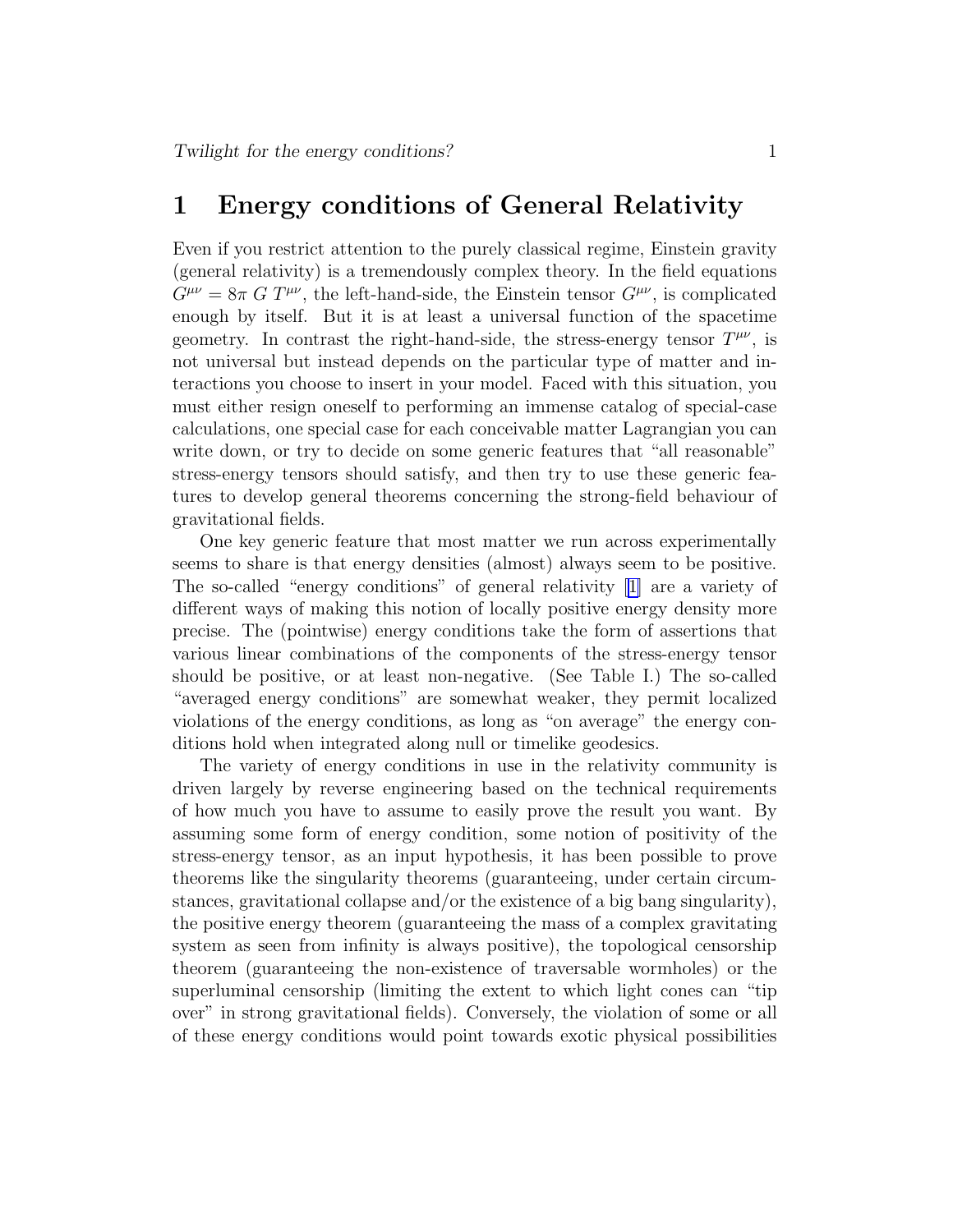(see[[2](#page-10-0)] for some examples).

Over the years, opinions have changed as to how fundamental some of the specific energy conditions are. One particular energy condition (the trace energy condition, TEC) has now been completely abandoned and forgotten. The TEC was the assertion that the trace of the stress-energy tensor should always be negative (or positive depending on metric conventions), and was popular for a while during the 1960's. However, once it was realized that stiff equations of state, such as those appropriate for neutron stars, violate the TEC this energy condition fell into disfavour. It has now been completely abandoned and is no longer cited in the literature — we mention it here as a concrete example of an energy condition being outright abandoned.

Table I: Pointwise Energy Conditions

| Name                      | Abbreviation | Definition                                | Current status |
|---------------------------|--------------|-------------------------------------------|----------------|
| Trace energy condition    | <b>TEC</b>   | $\rho - 3p \geq 0$                        | forgotten      |
| Strong energy condition   | <b>SEC</b>   | $\rho + 3p \geq 0; \quad \rho + p \geq 0$ | dead           |
| Null energy condition     | <b>NEC</b>   | $\rho + p \geq 0$                         | moribund       |
| Weak energy condition     | <b>WEC</b>   | $\rho \geq 0; \quad \rho_p \geq 0$        | moribund       |
| Dominant energy condition | <b>DEC</b>   | $\rho \geq 0; \quad p \in [-\rho, +\rho]$ | moribund       |

There is also general agreement that the strong energy condition (SEC) is dead: (1) The most naive scalar field theory you can write down, the minimally coupled scalar field, violates the SEC, and indeed curvature-coupled scalar field theories also violate the SEC; there are fermionic quantum field theories where interactions engender SEC violations, and specific models of point-like particles with two-body interactions that violate the SEC. (2) If you believe in cosmological inflation, the SEC must be violated during the inflationary epoch, and the need for this SEC violation is why inflationary models are typically driven by scalar inflaton fields. (3) If you believe the recent observational data regarding the accelerating universe, then the SEC is violated on cosmological scales *right now!* (4) Even if you are somewhat more conservative, and regard the alleged present-day acceleration of the cosmological expansion as "unproven", the tension between the age of the oldest stars and the measured present-day Hubble parameter makes it very difficult to avoid the conclusion that the SEC must have been violated in the cosmologically recent past, sometime between redshift 10 and the present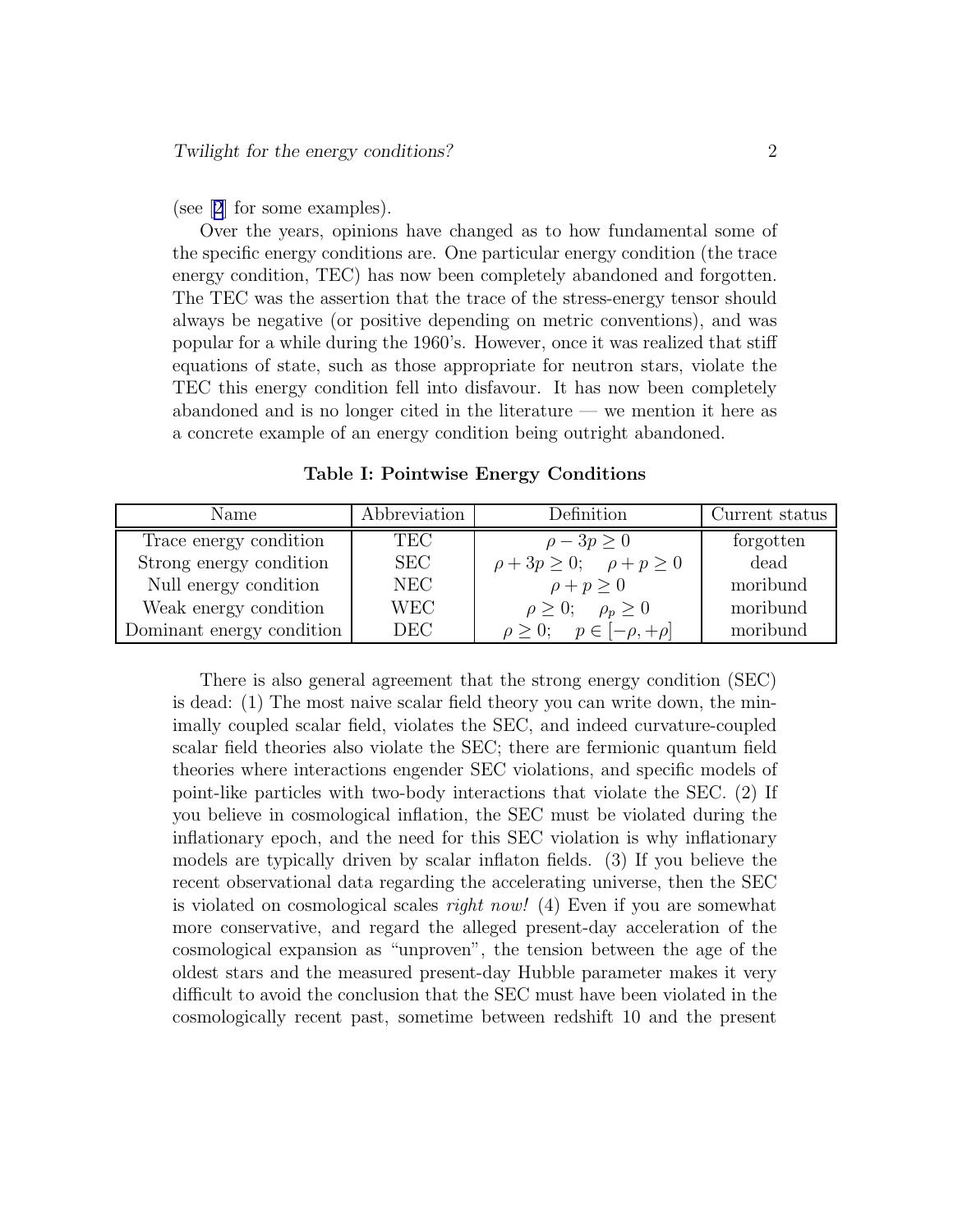[\[3\]](#page-10-0). Under these circumstances it would be rather quixotic to take the SEC seriously as fundamental physics.

The null, weak, and dominant energy conditions are on the verge of dying. Specifically: Over the last decade or so it has become increasingly obvious that there are quantum effects that are capable of violating all the energy conditions, even the weakest of the standard energy conditions. Despite the fact that they are moribund, for lack of truly successful replacements, the NEC, WEC, and DEC are still extensively used in the general relativity community. The weakest of these is the NEC, and it is in many cases also the easiest to work with and analyze. The standard wisdom for many years was that all reasonable forms of matter should at least satisfy the NEC. After it became clear that the NEC (and even the ANEC) was violated by quantum effects two main lines of retrenchment developed:

(1) Many researchers simply decided to ignore quantum mechanics, relying on the classical NEC to prevent grossly weird physics in the classical regime, and hoping that the long sought for quantum theory of gravity would eventually deal with the quantum problems. This is not really a satisfactory response in that NEC violations already show up in semiclassical quantum gravity (where you quantize the matter fields and keep gravity classical), and show up at first order in  $\hbar$ . Since semiclassical quantum gravity is certainly a good approximation in our immediate neighbourhood, it is somewhat disturbing to see widespread (albeit small) violations of the energy conditions in the here and now. Many experimental physicists and observational astrophysicists react quite heatedly when the theoreticians tell them that according to our best calculations there should be "negative energy" (energy densities less than that of the flat-space Minkowski vacuum) out there in the real universe. However, to avoid the conclusion that quantum effects can and do lead to locally negative energy densities, and even violations of the ANEC, requires truly radical surgery to modern physics, and in particular we would have to throw away almost all of quantum field theory.

(2) A more nuanced response is based on the Ford–Roman Quantum Inequalities [\[4\]](#page-10-0). These inequalities are based on the fact that while quantuminduced violations of the energy conditions are widespread they are also small, and on the observation that a negative energy in one place and time always seems to be compensated for (indeed, over-compensated for) by positive energy elsewhere in spacetime. This is the so-called Quantum Interest Conjecture. While the positive pay-back is not enough to prevent violation of the ANEC (based on averaging the NEC along a null geodesic) the hope is that it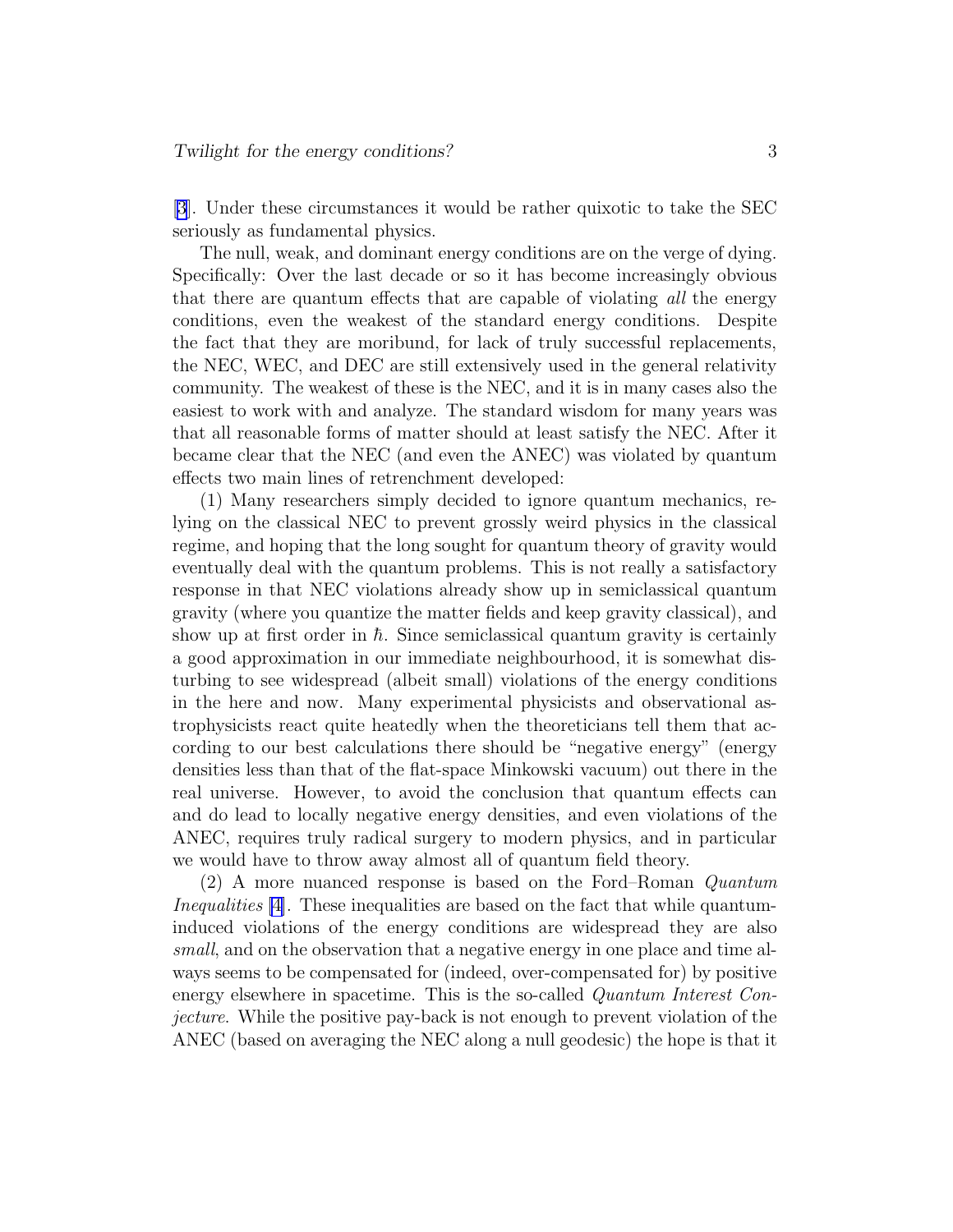will be possible to prove some improved type of space-time averaged energy condition from first principles, and that such a space-time averaged energy condition might be sufficient to enable us to recover the singularity/positivemass/censorship theorems under weaker hypotheses than currently employed. (Note that this would not eliminate the possibility of weird geometrical effects in the subatomic realm.)

A fundamental problem for this type of approach that is now becoming acute is the realization that there are also serious classical violations of the energy conditions[[5](#page-10-0)]. Recently, it has become clear that there are quite reasonable looking classical systems, field theories that are compatible with all known experimental data, and that are in some sense very natural from a quantum field theory point of view, which violate all the energy conditions. Because these are now classical violations of the energy conditions they can be made arbitrarily large, and seem to lead to rather weird physics. (For instance, it is possible to demonstrate that Lorentzian-signature traversable wormholes arise as [unstable] classical solutions of the field equations.) These classical energy condition violations are due to the behaviour of scalar fields when coupled to gravity, so let us devote the next section to present some background on the usefulness and need for scalar field theories in modern physics.

However, before finishing the section, and for completeness, we would like to point out another area present-day physics in which one is confronted with energy condition violations, namely negative tension braneworlds. If physics is what physicists do, then negative tension branes are physics—they are common ancillary objects in braneworld cosmologies based on variants of the Randall–Sundrum construction. For our present purposes this is important because negative tension branes provide classical violations of all the energy conditions in the higher-dimensional spacetime[[6\]](#page-10-0), and they do so in a way that is completely independent of your opinions concerning scalar fields. These classical violations of the energy conditions easily engender arbitrarily weird physics.

## 2 Scalar Fields

Scalar fields play a somewhat ambiguous role in modern theoretical physics: on the one hand they provide great toy models, and are from a theoretician's perspective almost inevitable components of any reasonable model of empiri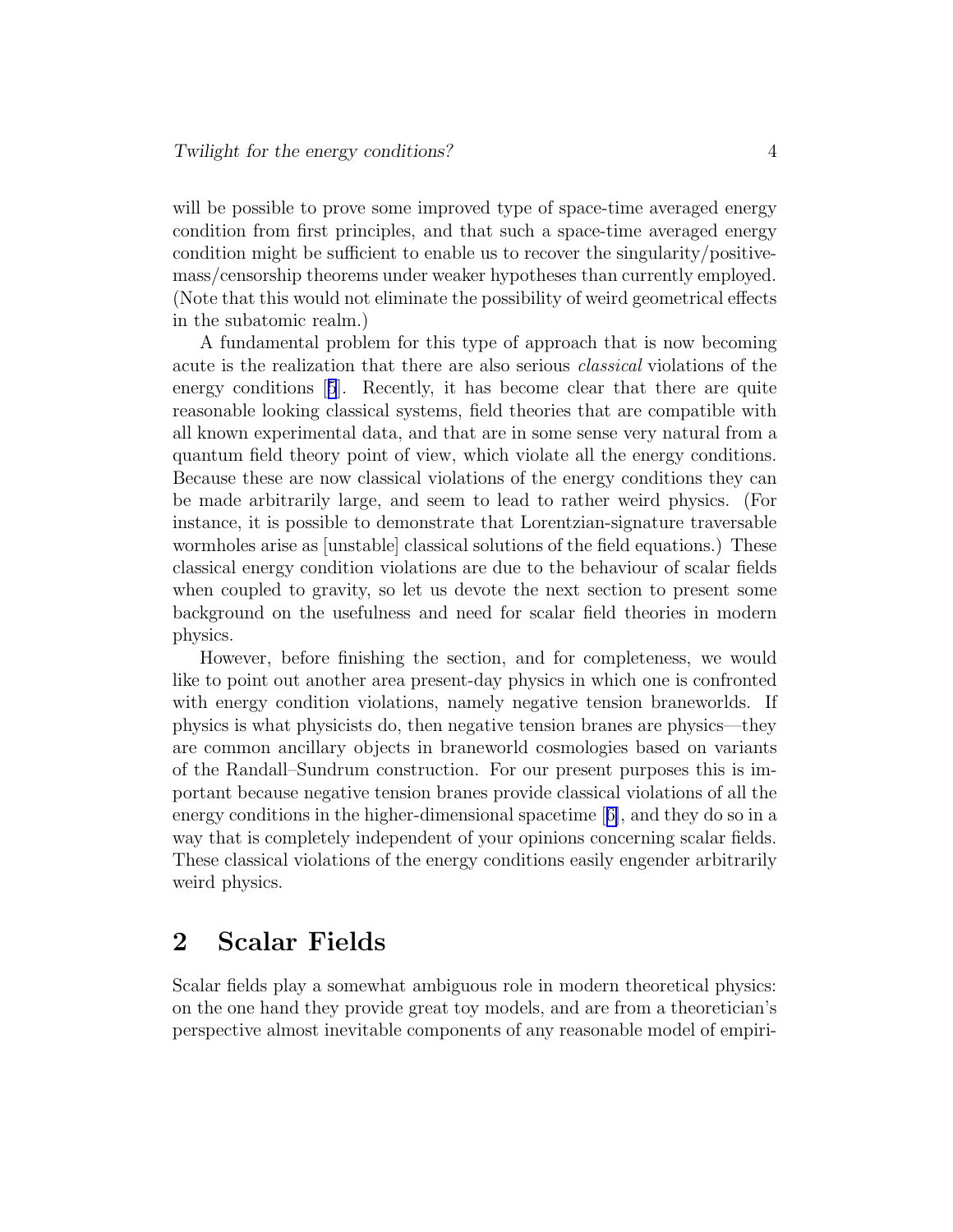cal reality; on the other hand the direct experimental/observational evidence is spotty.

The only scalar fields for which we have really direct "hands-on" experimental evidence are the scalar mesons (pions  $\pi$ ; kaons K; and their "charmed", "truth" and "beauty" relatives, plus a whole slew of resonances such as the  $\eta$ ,  $f_0$ ,  $\eta'$ ,  $a_0$ , ...). Not a single one of these particles are fundamental, they are all quark-antiquark bound states, and while the description in terms of scalar fields is useful when these systems are probed at low momenta (as measured in their rest frame) we should certainly not continue to use the scalar field description once the system is probed with momenta greater than  $\hbar/$ (bound state radius). Similarly you should not trust the scalar field description if the energy density in the scalar field exceeds the critical density for the quark-hadron phase transition. Thus scalar mesons are a mixed bag: they definitely exist, and we know quite a bit about their properties, but there are stringent limitations on how far we should trust the scalar field description.

The next candidate scalar field that is closest to experimental verification is the Higgs particle responsible for electroweak symmetry breaking. While in the standard model the Higgs is fundamental, and while almost everyone is firmly convinced that some Higgs-like scalar field exits, there is a possibility that the physical Higgs (like the scalar mesons) might itself be a bound state of some deeper level of elementary particles  $(e.g.,)$  technicolor and its variants). Despite the tremendous successes of the standard model of particle physics we do not (currently) have direct proof of the existence of a fundamental Higgs scalar field.

A third candidate scalar field of great phenomenological interest is the axion: it is extremely difficult to see how one could make strong interaction physics compatible with the observed lack of strong CP violation, without something like an axion to solve the so-called "strong CP problem". Still, the axion has not yet been directly observed experimentally.

A fourth candidate scalar field of phenomenological interest specifically within the astrophysics/cosmology community is the so-called "inflaton". This scalar field is used as a mechanism for driving the anomalously fast expansion of the universe during the inflationary era. While observationally it is a secure bet that something like cosmological inflation (in the sense of anomalously fast cosmological expansion) actually took place, and while scalar fields of some type are the most reasonable way of driving inflation, we must again admit that direct observational verification of the existence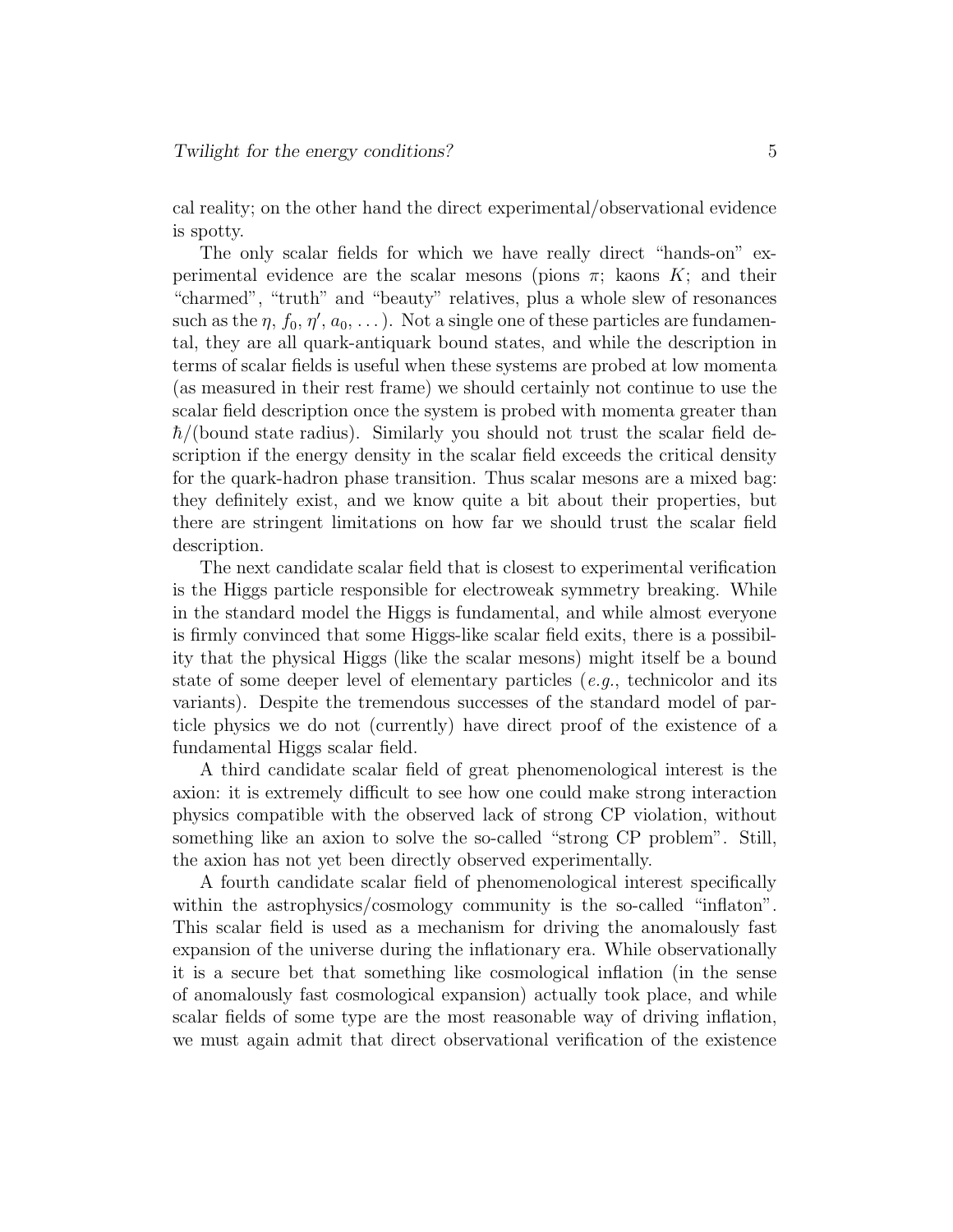of the inflaton field (and its variants, such as quintessence) is far from being accomplished.

A fifth candidate scalar field of phenomenological interest specifically within the general relativity community is the so-called "Brans–Dicke scalar". This is perhaps the simplest extension to Einstein gravity that is not ruled out by experiment. (It is certainly greatly constrained by observation and experiment, and there is no positive experimental data guaranteeing its existence, but it is not ruled out.) The relativity community views the Brans–Dicke scalar mainly as an excellent testing ground for alternative ideas and as a useful way of parameterizing possible deviations from Einstein gravity. (And experimentally and observationally, Einstein gravity still wins.)

Finally, the membrane-inspired field theories (low-energy limits of what used to be called string theory) are literally infested with scalar fields. In membrane theories it is impossible to avoid scalar fields, with the most ubiquitous being the so-called "dilaton". However, the dilaton field is far from unique, in general there is a large class of so-called "moduli" fields, which are scalar fields corresponding to the directions in which the background spacetime geometry is particularly "soft" and easily deformed. So if membrane theory really is the fundamental theory of quantum gravity, then the existence of fundamental scalar fields is automatic, with the field theory description of these fundamental scalars being valid at least up to the Planck scale, and possibly higher.

So overall, while we have excellent theoretical reasons to expect that scalar field theories are an integral part of reality, the direct experimental/observational verification of the existence of fundamental scalar fields is still an open question. Nevertheless, we think it fair to say that there are excellent reasons for taking scalar fields seriously, and excellent reasons for thinking that the gravitational properties of scalar fields are of interest cosmologically, astrophysically, and for providing fundamental probes of general relativity.

## 3 Problems with scalar field theories

The main problem is that, generically, once you couple them to gravity, they violate all the energy conditions even at a classical level. We say generically because of the key role of the so-called curvature coupling, a term of the form  $\xi \phi^2 R$  in the Lagrangian of the system that directly couples the scalar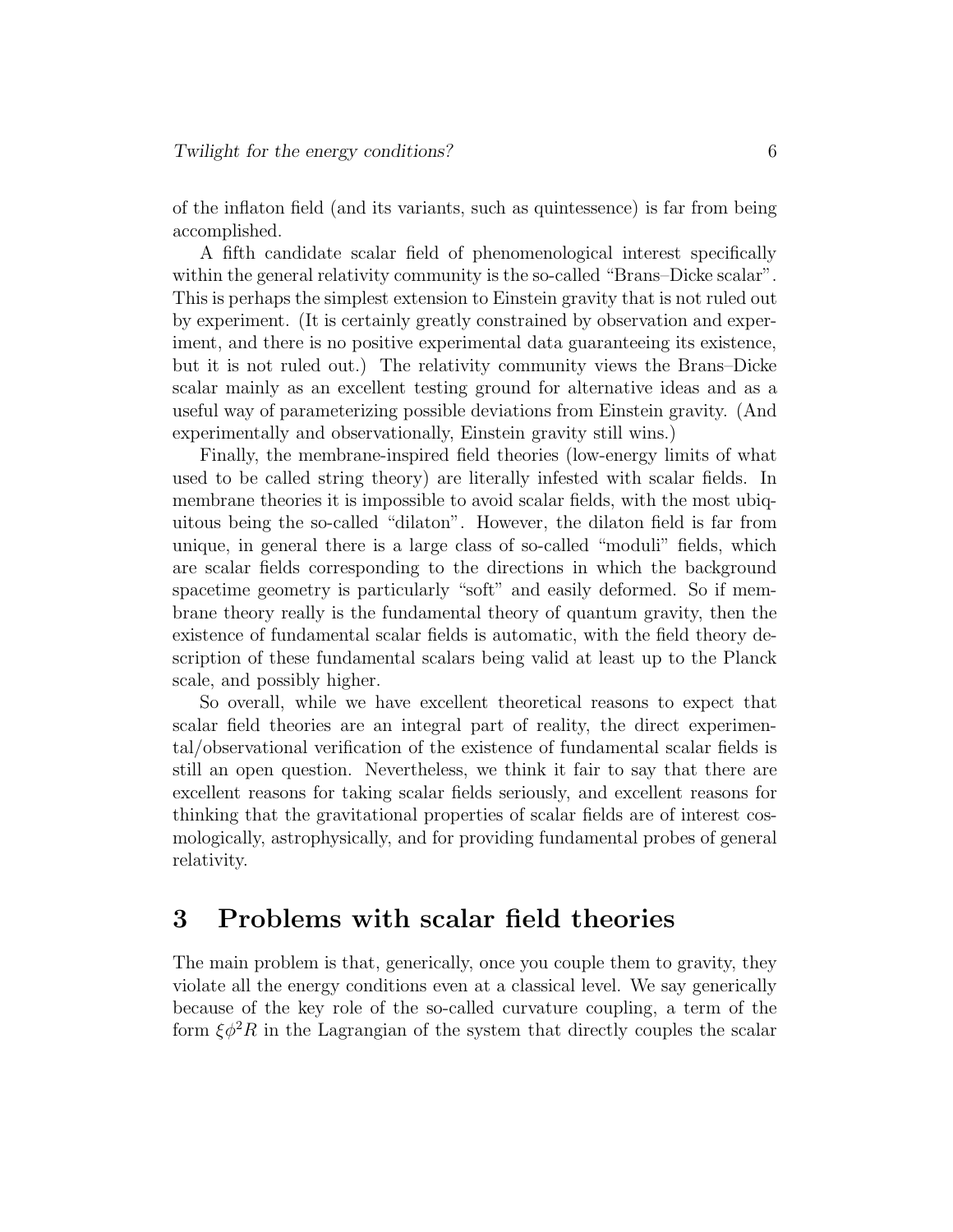field  $\phi$  with the spacetime curvature scalar R. This term is renormalizable by power counting and so must be included in the curved-space scalar field Lagrangian. Even if this term is not there in the bare Lagrangian it will be generated by quantum effects.

If  $\xi = 0$  (so-called "minimal coupling") then the SEC is violated classically, though DEC, WEC, and NEC are satisfied. Unfortunately "minimal coupling" is non-generic and unstable to quantum corrections. For any  $\xi \neq 0$ all the pointwise energy conditions are violated (including the NEC). There are good reasons to believe that the value  $\xi = 1/6$  is preferred. Only for  $\xi = 1/6$  (so-called "conformal coupling") does the flat space limit of the stress-energy tensor for the scalar field yield an expression with good renormalization properties. This expression in flat space was called the "new improved stress-energy tensor" to distinguish it from the naive stress-energy tensor previously used[[7\]](#page-11-0).

Indeed, from the quantum field theory perspective, conformal coupling and the new improved stress-energy tensor are arguably the only sensible choice, and it is rather disturbing that this choice leads to violations of all pointwise energy condition (and so to peculiar physics when coupled to gravity). Even worse, under certain circumstances (typically involving trans-Planckian expectation values for the scalar field) even the averaged null energy condition (ANEC) is violated. [Note that trans-Planckian values for a scalar field are not by themselves objectionable; it is only trans-Planckian energy densities that require a full quantum-gravity treatment. For example, many (not all) models of cosmological inflation use trans-Planckian values for the scalar field.] The fact that the ANEC can be violated by classical scalar fields is significant and important (even with the trans-Planckian caveat). The ANEC is the weakest of the energy conditions in current use, and violating the ANEC short circuits all the standard singularity/positivemass/censorship theorems. This observation piqued our interest and we decided to see just how weird the physics could get once you admit scalar fields into your models.

In particular, it is by now well-known that traversable wormholes are associated with violations of the NEC and ANEC, so we became suspicious that there might be an explicit class of exact traversable wormhole solutions to the coupled gravity-scalar field system. We recently found such a class of [unstable] solutions[[8, 9\]](#page-11-0). Now traversable wormholes, while certainly exotic, are by themselves not enough to get the physics community really upset: The big problem with traversable wormholes is that if you manage to acquire even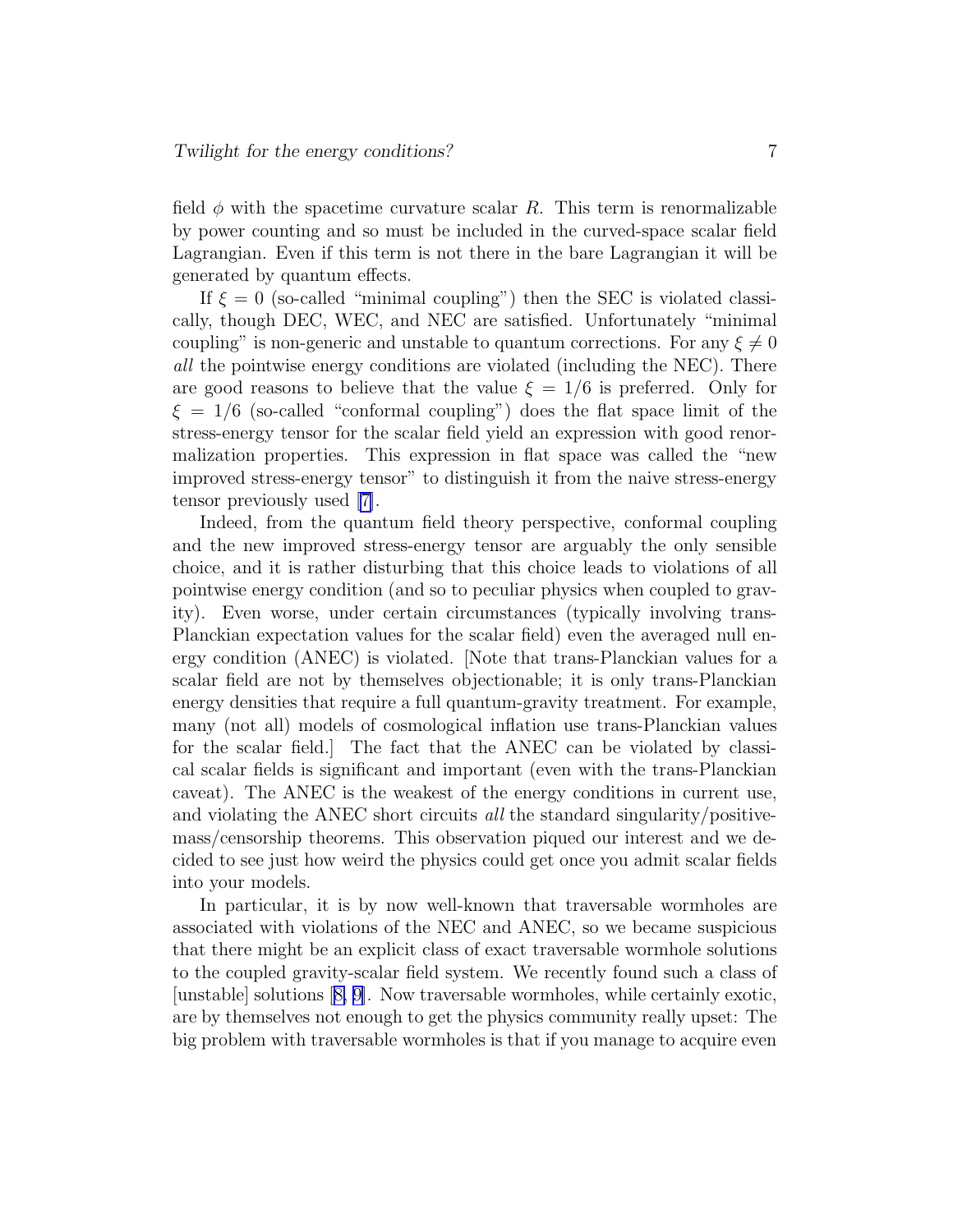one inter-universe traversable wormhole then it seems almost absurdly easy to build a time machine — and this does get the physics community upset. At this point, we will again confront ourselves with quantum physics. It has been conjectured by Hawking, *(Chronology Protection Conjecture*) [\[10\]](#page-11-0), that quantum physics will save the universe by destabilizing the wormhole just as a time machine is about to form. However, it must certainly be emphasized that there is considerable uncertainty as to how serious these causality problems are.

The violations of the energy conditions induced by non-minimally coupled scalar fields, having a classical character, are not restricted in magnitude or duration by any quantum inequality[[11](#page-11-0)]. Thus, even without reaching trans-Planckian values for the scalar field, one can envisage the creation of longlasting fluxes of negative energy. It is hard to see how these negative energy fluxes can be made compatible with the second law of thermodynamics [\[12\]](#page-11-0). As emphasized by Ford and Roman [\[11](#page-11-0)], the solution to this question is tied up with the manner in which the energy flux interacts with matter. In fact, trying to circumvent this issue by throwing the flux into a black hole they found a miraculous preservation of the generalized second law.

## 4 Conclusions

There are several responses to the current state of affairs: either we can learn to live with wormholes, and other strange physics engendered by energy condition violations, or we need to patch up the theory. One particularly simple way of dealing with all these problems is to banish scalar fields from your theories: This makes technicolor partisans very happy, but drives supersymmetry supporters, string theorists, and cosmologists to apoplexy. Alternatively, one could forbid non-minimal couplings, or forbid trans-Planckian field values, each one of these particular possibilities is in conflict with cherished notions of some segments of the particle physics/ membrane theory/ relativity/ astrophysics communities. Most physicists would be loathe to give up the notion of a scalar field, and conformal coupling is so natural that it is difficult to believe that banning it would be a viable option. Banishing trans–Planckian field values is more plausible, but this is only a partial remedy and also runs afoul of at least some segments of the cosmological inflationary community.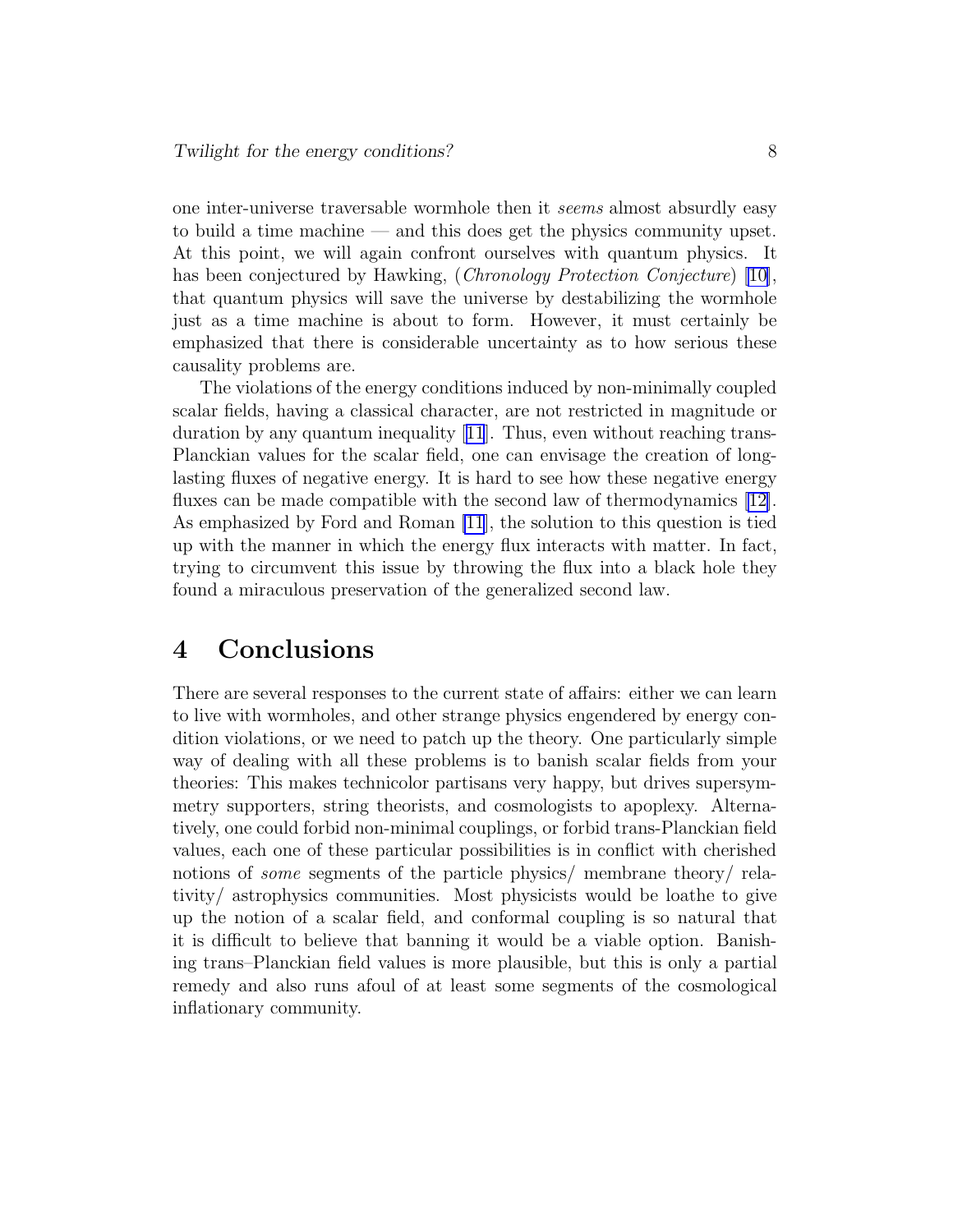<span id="page-10-0"></span>In summary: The conflict between quantum physics and gravity is now becoming acute. Problems are no longer confined to Planck scale physics but are leaking down to arbitrarily low energies and even into the classical realm. These problems appear to be insensitive to and independent of high energy phenomena and so it is not at all clear that a high energy cutoff (string theory, quantum geometry, lattice gravity,  $etc...$ ) would do anything to ameliorate them. The situation is both puzzling and exciting.

# # #

## References

- [1] S.W. Hawking and G.F.R. Ellis, The large scale structure of spacetime, (Cambridge University Press, England, 1973). R.M. Wald, General Relativity, (University of Chicago Press, Chicago, 1984). M. Visser, Lorentzian wormholes, (AIP Press, New York, 1995).
- [2] H. Bondi, Rev. Mod. Phys. 29, 423 (1957). M.S. Morris and K.S. Thorne, Am. J. Phys. 56, 395 (1988). M. Visser, Phys. Rev. D 39, 3182 (1989); Nucl. Phys. B328, 203–212 (1989). M. Alcubierre, Class. Quantum Grav. 11, L73 (1994) [\[gr-qc/0009013\]](http://arxiv.org/abs/gr-qc/0009013).
- [3] M. Visser, Science 276, 88 (1997).
- [4] L.H. Ford and T.A. Roman, Phys. Rev. D 51, 4277 (1995); D 60, 104018 (1999); L.H. Ford, M.J. Pfenning, and T.A. Roman, Phys. Rev. D 57, 4839 (1998).
- [5] J.B. Bekenstein, Ann. Phys. (NY) 82, 535 (1974); Phys. Rev. D 11, 2072 (1975). S. Deser, Phys. Lett. B 134, 419 (1984). E.E. Flanagan and R.M. Wald, Phys. Rev. D 54, 6233 (1996).
- [6] C. Barceló and M. Visser, Nucl. Phys.  $\bf{B584}$ , 415 (2000).